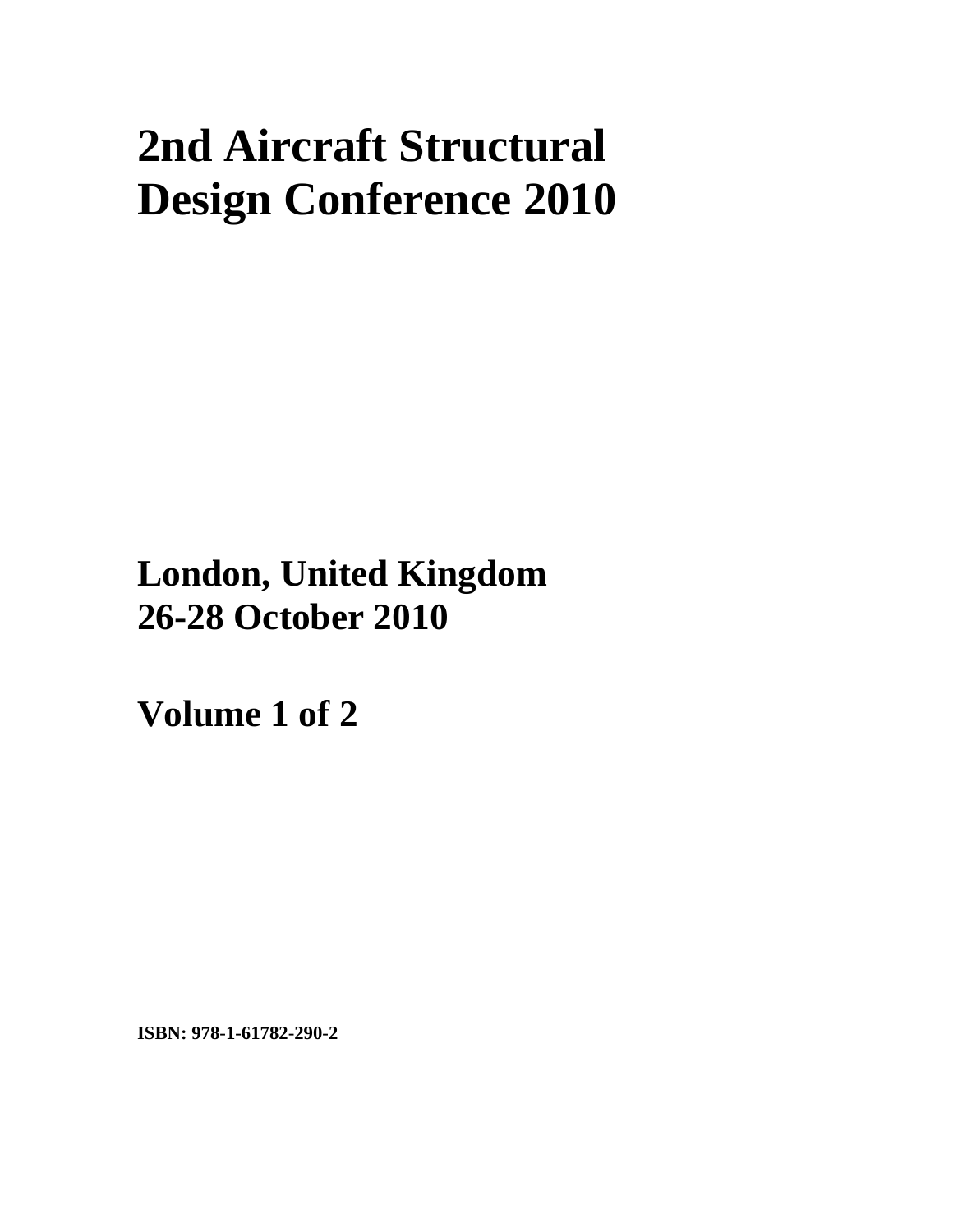**Printed from e-media with permission by:** 

Curran Associates, Inc. 57 Morehouse Lane Red Hook, NY 12571



**Some format issues inherent in the e-media version may also appear in this print version.** 

Copyright© (2010) by the Royal Aeronautical Society All rights reserved.

Printed by Curran Associates, Inc. (2011)

For permission requests, please contact the Royal Aeronautical Society at the address below.

Royal Aeronautical Society No. 4 Hamilton Place London W1J 7BQ United Kingdom

Phone: +44 (0) 20 7670 4300 Fax: +44 (0) 20 7670 4309

www.raes.org.uk

#### **Additional copies of this publication are available from:**

Curran Associates, Inc. 57 Morehouse Lane Red Hook, NY 12571 USA Phone: 845-758-0400 Fax: 845-758-2634 Email: curran@proceedings.com Web: www.proceedings.com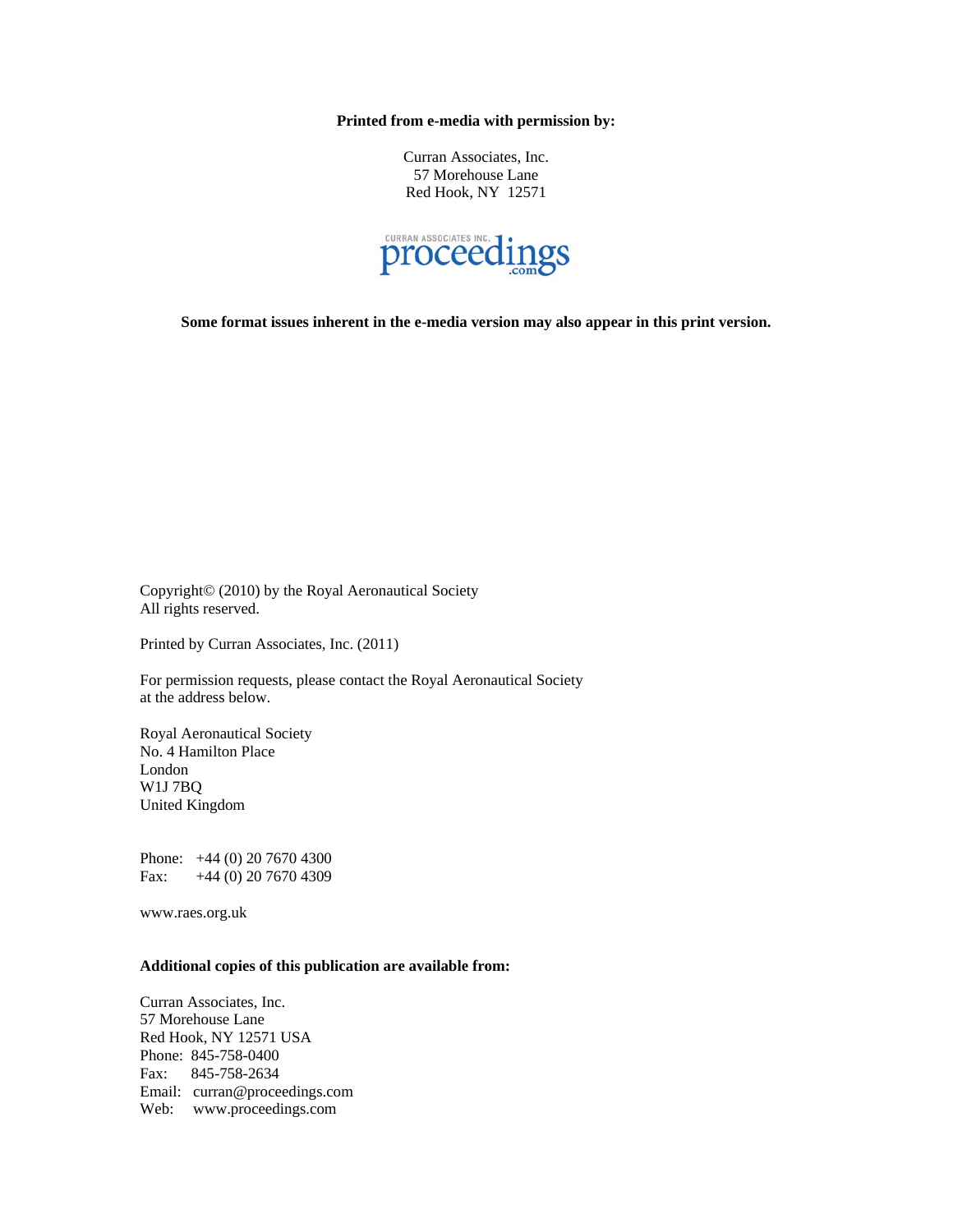## **TABLE OF CONTENTS**

#### Volume 1

| Malcolm Nash                                                                                    |  |
|-------------------------------------------------------------------------------------------------|--|
| Keynote Address: High-Fidelity Multidisciplinary Design Optimization for the Next Generation of |  |
|                                                                                                 |  |
| Joaquim Martins                                                                                 |  |

#### **SESSION 1: COMPONENT DESIGN & OPTIMISATION**

| Felix Dorbath, Björn Nagel, Volker Gollnick                                                                                |  |
|----------------------------------------------------------------------------------------------------------------------------|--|
| Jacinto Carrasco                                                                                                           |  |
| Giuseppe Quaranta, Alessandro Airoldi, M. Crespi, M. Castiglioni, G. Sala                                                  |  |
| Marc Bolinches, Andy Keane, Alexander I. J. Forrester, Jim P. Scanlan, Kenji Takeda                                        |  |
| Pablo Andrés Suárez Espinoza, K. U. Bletzinger, Herbert R. E. M. Hörnlein, Fernass Daoud, Gerd Schuhmacher,<br>Markus Klug |  |
| (6) Nonlinear Structural Optimisation and Simulation Based on Object-Oriented and Parallel                                 |  |
|                                                                                                                            |  |
| Matthias Firl, Kai-Uwe Bletzinger                                                                                          |  |
| Alan Prior, Kyle Indermuehle                                                                                               |  |
| (8) Optimisation of Composite Laminate Stack-Up Sequence Using a Differential Evolution                                    |  |
|                                                                                                                            |  |
| Venkataramana Mantha, B. M. V. A. Raju                                                                                     |  |
| Vassili Toropov, C. Hannon, O. M. Querin                                                                                   |  |

#### **SESSION 2: AEROELASTICITY & AIRCRAFT LOADING**

| Jaap Dekker, G. A. A. Thuwis, M. M. Abdalla, Z. Gürdal                         |  |
|--------------------------------------------------------------------------------|--|
| Deman Tang, Earl H. Dowell                                                     |  |
| R. De Breuker, M. M. Abdalla, Z. Gürdal                                        |  |
| Jonathan Cooper, M.Y. Harmin                                                   |  |
| Sara Nichols, Liamm Skerritt, Thomas Bee, Richard Brown                        |  |
| Simão Pinheiro Marques, K. J. Badcock                                          |  |
| Peter Linde                                                                    |  |
| Shaun McGuiness, Cecil Armstrong, Adrian Murphy, James Barron, Mark Hockenhull |  |
| Anne Evans, Andrew Walton, Roger Hardy                                         |  |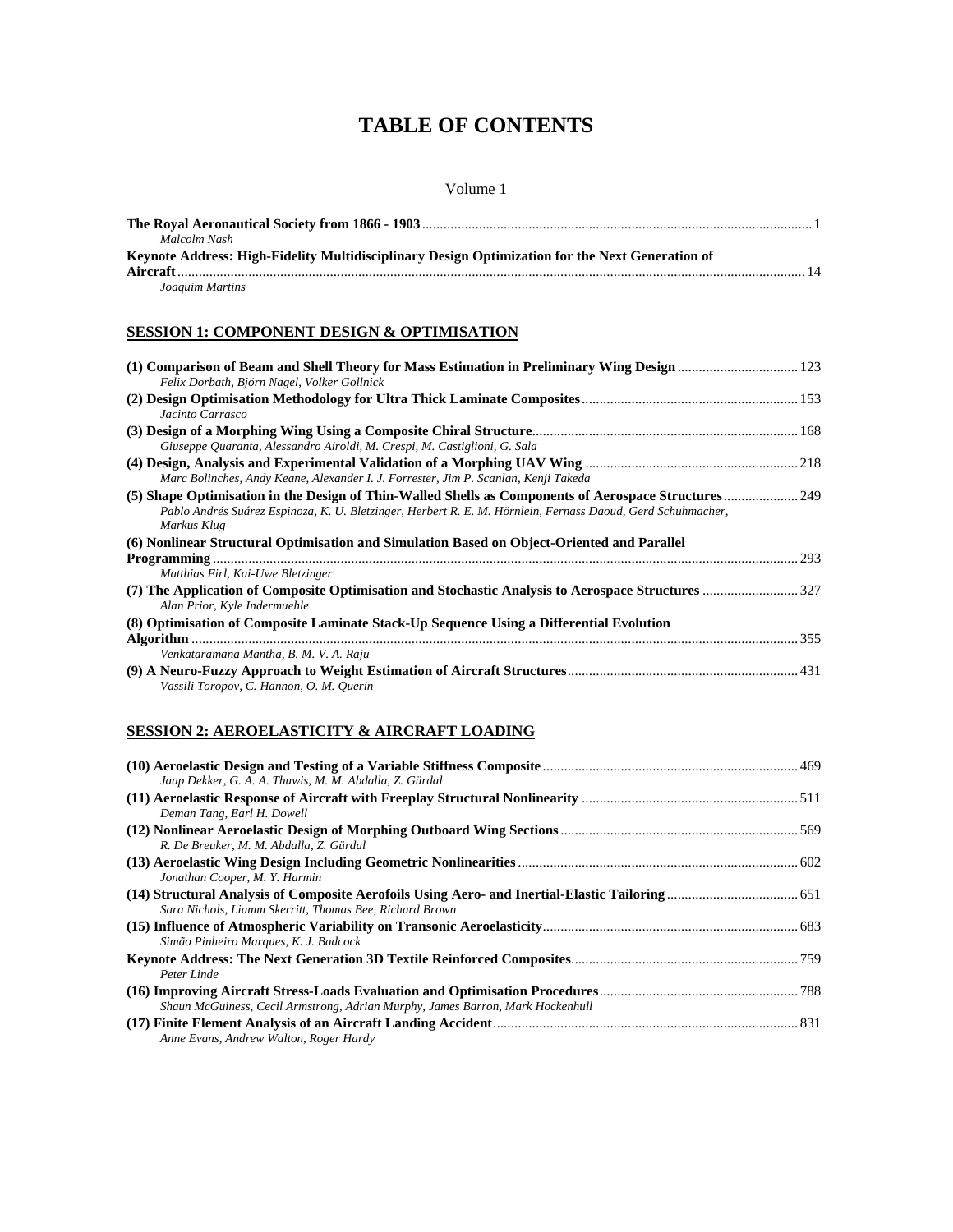#### Volume 2

#### **SESSION 3: DYNAMICS & VIBRATION**

| Bosko Rasuo                         |  |
|-------------------------------------|--|
|                                     |  |
| Yves Lemmens, A. Toso, T. Olbrechts |  |
| Ali Dastgir, J. R. Banerjee         |  |
| Ali Dastgir, J. R. Banerjee         |  |
| Galal Mohamed                       |  |
| Alice Bows, Ruth Wood, Lin Jiagaio  |  |

#### **SESSION 4: FATIGUE, DAMAGE TOLERANCE & HEALTH MONITORING**

| Alex Velicki, Patrick Thrash                                                                                                                  |  |
|-----------------------------------------------------------------------------------------------------------------------------------------------|--|
| (25) Parametric Damage Tolerant Design of Advanced Aeronautical Stiffened Panels by Means of                                                  |  |
|                                                                                                                                               |  |
| Gianluca Molinari, I. Meneghin, E. Troiani                                                                                                    |  |
| (26) Enhancing Aircraft Structures Damage Tolerant Design through Structural Health Monitoring 1092<br>Bernd Frankenstein, C. Boller, T. Hayo |  |
| (27) Development of a Reliable Test to Support and Validate a Numerical Model of Progressive                                                  |  |
| Francesca Garattoni, G. Molinari, E. Troiani                                                                                                  |  |
| (28) Fatigue Life Evaluation of Lugs with Cold Expanded Bushes under Constant and Variable                                                    |  |
|                                                                                                                                               |  |
| E. Mirón, J. García-Cosío, F. Costagliola, E. Oslé, R. Tejerina                                                                               |  |
| José Silva, C. Z. Nunes, N. Franco, P. V. Gamboa                                                                                              |  |
| Michel Van Tooren, Christos Kasapoglou, Harald Bersee                                                                                         |  |
| Sergio Tavares, A. Turon, P. Camanho, P. M. S. T. De Castro                                                                                   |  |

#### **SESSION 5: MANUFACTURE & MATERIALS IN DESIGN & ANALYSIS**

| Sam Patten, Paul Sharp                                                                   |  |
|------------------------------------------------------------------------------------------|--|
|                                                                                          |  |
| Julien Van Campen, Christos Kassapoglou, Zafer Gürdal                                    |  |
| (33) CATIA V5 PowerCopy for Five Axis Machined Pockets Using Knowledge Based Engineering |  |
|                                                                                          |  |
| Ton Van Der Laan, Jan Baan                                                               |  |
|                                                                                          |  |
| David Bond                                                                               |  |
|                                                                                          |  |
| Ajit Panesar, K. Hazra, K. D. Potter, P. M. Weaver                                       |  |

#### **SESSION 6: STATIC & STABILITY ANALYSIS**

| Mathieu Willaert, M. M. Abdalla, Z. Gürdal |  |
|--------------------------------------------|--|